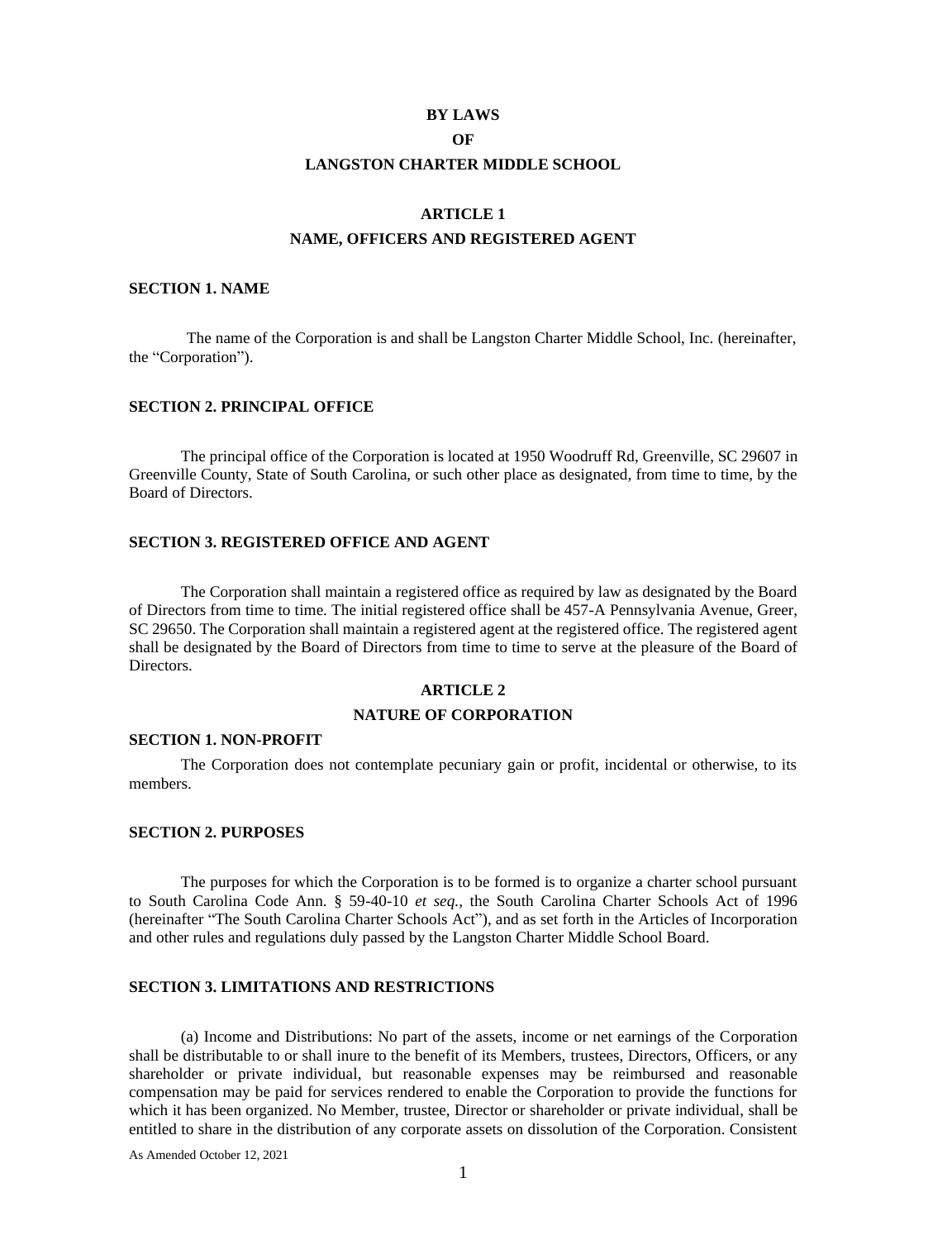with law, the remaining assets of the Corporation shall be distributed pursuant to South Carolina Code Ann. § 59-40-120: Upon dissolution of a charter school its assets obtained through restricted agreements with a donor through awards, grants or gifts shall be returned to that entity. All other assets become the property of the sponsor.

(b) Scope of Activity: Notwithstanding any other provision herein, the Corporation shall not carry on any other activities not permitted to be carried on by (a) a corporation exempt from federal income tax under Section 501 (c) (3) of the Internal Revenue Code of 1986, as amended, or the corresponding provision of any future United State Revenue Law or (b) by an organization, contributions to which are deductible under Section 170 (c) (2) of the Internal Revenue Code, or corresponding section of any future federal tax code.

(c) Prohibited Transactions: No substantial part of the activities of the Corporation shall be the carrying on of propaganda, or otherwise attempting to influence legislation, and the Corporation shall not participate in, or intervene in (including the publishing or distribution of statements) any political campaign on behalf of any candidate for public office.

## **SECTION 4. NON-DISCRIMINATION**

The Corporation shall be nonsectarian, non-religious and non-discriminatory in hiring staff and accepting students without discrimination as to race, color, religion, national origin, gender marital status, or age, and shall comply with all applicable laws and regulations relating thereto including those specifications regarding admissions as to racial composition pursuant to South Carolina Code Ann. § 59- 40-50 (B) (6).

#### **SECTION 5. ENROLLMENT**

Subject to total enrollment limitations, enrollment in the school shall be open to any child in accordance with the South Carolina Charter Schools Act and interpreted case law.

#### **ARTICLE 3 MEMBERS**

## **SECTION 1. CHARTER SCHOOL COMMITTEE MEMBERS**

Members of the Corporation shall consist of all parents or guardians of students enrolled in the Charter School and all Charter School employees (hereinafter "Members").

# **SECTION 2. ANNUAL MEETINGS**

The initial meeting of the Members shall take place within thirty days of the first day of school. The Charter School Committee Members responsible for the Charter School proposal may be elected to the Board at such time. Subsequent annual meetings will take place on the second Thursday of May or at such other date as designated from time to time by resolution of the Board. All Members shall be eligible to participate in the election of the Board annually with the parents or guardians of a student having one vote for each student enrolled in the Charter School.

#### **SECTION 3. PLACE AND TIME OF ANNUAL MEETINGS**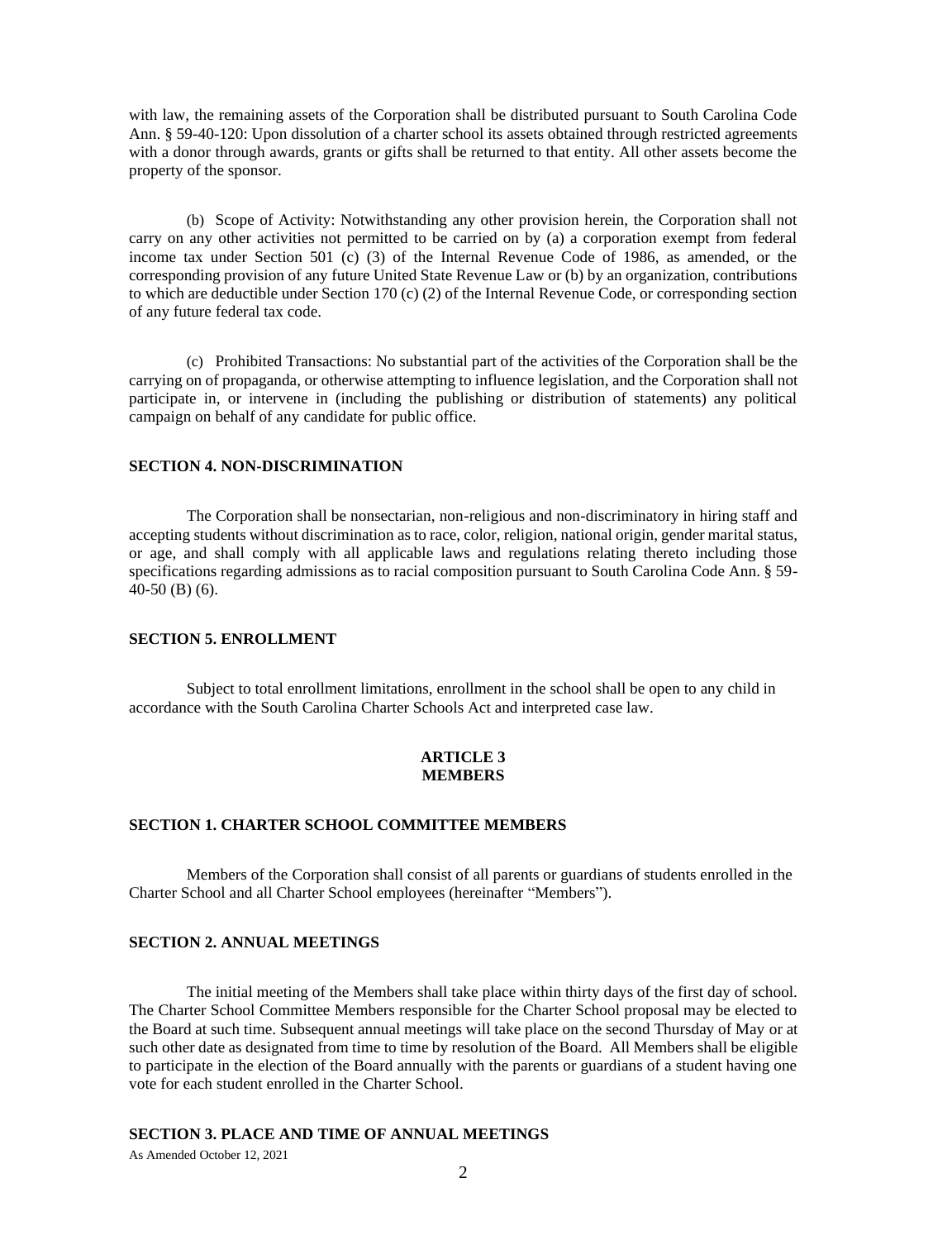All meetings of the board of Directors (hereinafter "Board"), including the annual meeting, shall be held at such places within or without the State of South Carolina and at such times shall be specified in the respective notices of such meetings or waivers thereof.

## **ARTICLE 4**

#### **BOARD OF DIRECTORS, CHARTER GOVERNING BOARD**

### **SECTION 1. MANAGEMENT**

The Board will act as the governing body of the Charter School and also shall be the Board of Directors for the Corporation. The business and affairs of the Corporation shall be managed by the Board. The Members shall act solely through the Board.

## **SECTION 2. RESPONSIBILITIES**

The Board shall sign a Charter School Contract, ensure compliance with all the requirements for a charter school provided by the South Carolina Charter Schools Act, employ and contract with administrators, teachers and non-teaching employees, contract for other services, develop pay scales, performance criteria, and discharge policies for the Charter School employees.

### **SECTION 3. NUMBER, ELECTION AND TERM OF DIRECTORS**

(a) The Corporation shall have at least seven (7) and no greater than thirteen (13) Directors.

(b) The election shall be conducted annually, by the parents or guardians of students enrolled in the Charter School and the employees of the Charter School. Each student enrolled shall represent one (1) vote to be cast by the parent or guardian. All employees shall have one (1) vote each. Directors shall be elected by a plurality of the votes cast.

(c) Except as provided in Section (d)(8) below, each Director shall serve for a term of two (2) years; Director terms shall start on July 1 of the year elected and shall end on June 30 of the second year following their election.

(d) Procedure for Elections.

1. The Annual Meeting and Board Elections will be held on date to be determined by the Board, during the month of either April, May or June of each year; provided, however, the Annual Meeting shall be held before school is completed for that year's term.

2. All Board candidates (both new and incumbents whose term is expiring) will be required to file for the election, by way of a self-nomination form provided by the Board prior to the yearly election for the purpose of being listed on the printed ballot. The filing period shall be open for one (1) month, with the last date to file being one (1) week prior to the scheduled election day. Selfnomination forms, to be considered filed timely, must be received by the principal's secretary by 12:00 noon on the filing deadline.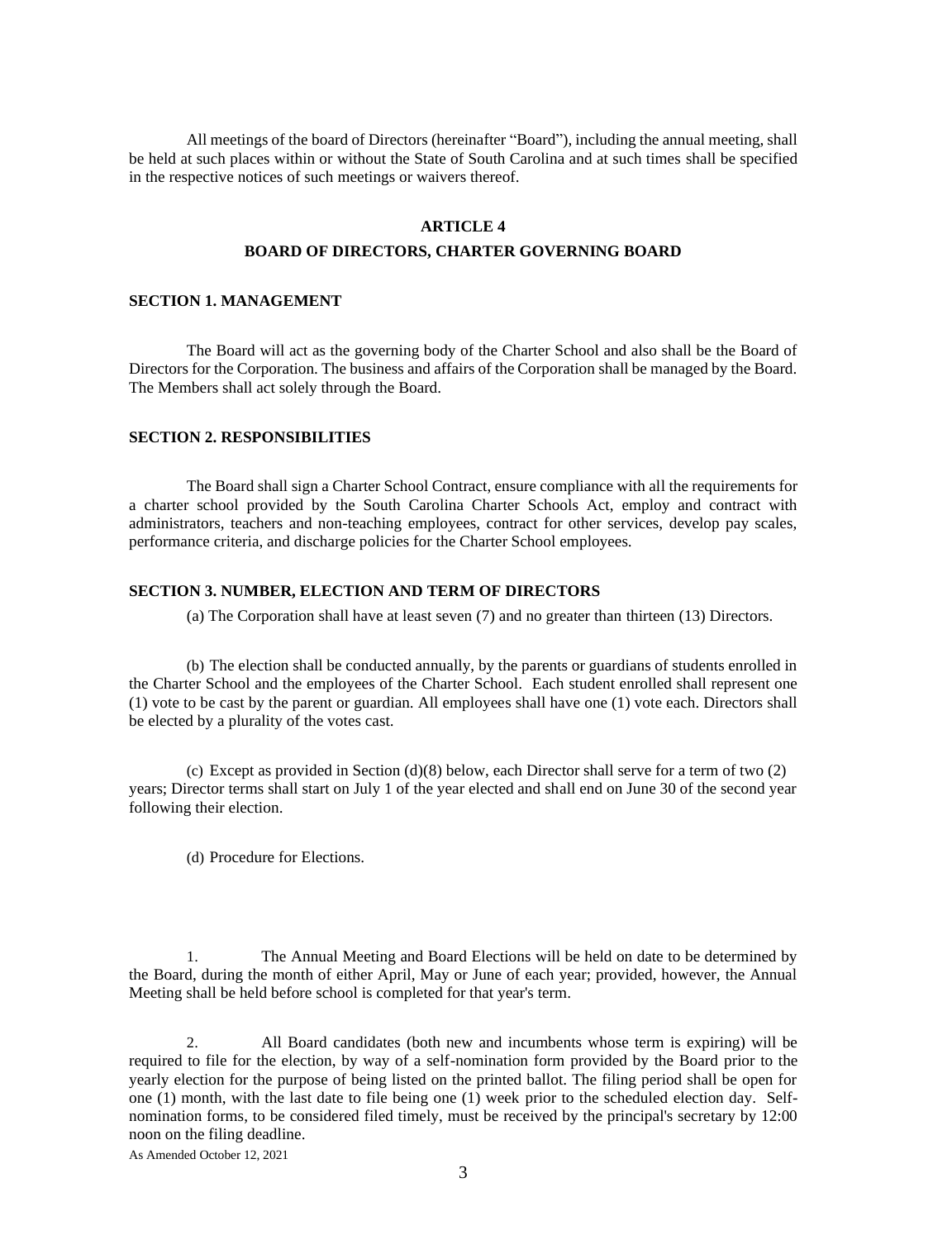3. The Board of Directors will conduct an information session for all persons interested in becoming candidates for the Board on a date to be determined by the Board, at least one (1) week prior to accepting nominations. This information session will help identify areas of diverse expertise that are needed to maintain a well-balanced board. This session is intended to inform all new candidates of a Board member's responsibilities, communicate current goals and objectives of the Board, and to promote a diverse, well balanced, and highly qualified Board membership. Information regarding this informational session will be (i) published on the School's website one (1) month prior to the informational session, (ii) published in the "FRIDAY MEMO" at least three (3) times prior to the meeting, and (iii) provided by separate e-mail to all parents at least one (1) week prior to the meeting. Selfnomination forms shall be available following this information meeting on the school website.

4. Ballots with the names of nominees will distributed in either print form or electronically to eligible voters prior to the election date.

5. Once the election has taken place, and the results duly tabulated, certified, and published, orientation for all new Directors will be scheduled during the months of May, June or July.

6. Newly elected Directors will take office at 12:01 am on July 1 of the year in which they are elected.

7. One group of no fewer than three (3) and no more than six (6) Directors shall be elected in even numbered years and, one group of no fewer than four (4) and no more than seven (7) Directors shall be elected in odd numbered years. Directors so elected shall each serve a term of two (2) years as prescribed above.

8. In any year where, as a result of resignations or other vacancies on the Board, the number of openings for Directors exceeds the number of vacancies which are scheduled for election in that particular year, then the Board of Directors may allow certain Director positions to be elected for a period of either (1) or two (2) years in order to maintain, to the extent reasonably practicable, one group of no fewer than three (3) and no more than six (6) Directors to be elected in even numbered years and one group of no fewer than four (4) and no more than seven (7) Directors to be elected in odd numbered years.

# **SECTION 4. RESIGNATION AND REMOVAL**

Any Director may resign immediately, effective upon giving written notice to the Chairman of the Board of Directors, unless the notice specifies a later effective time. If the resignation is effective for a future time, a successor may be elected before such time, to take office when the resignation becomes effective. A Director shall be deemed to have given notice of resignation upon failure to attend three consecutive regular board meetings. A Director may be removed without cause by a majority of the Directors then in office.

# **SECTION 5. VACANCIES**

As Amended October 12, 2021 In the event that the number of Board members would decrease below seven (7) members due to the resignation, removal, or other departure of one or more Directors, then the remaining Board members shall schedule a special meeting for the purpose of filling the Board vacancies which would give rise to such event. Prior to the special meeting, the Chairman of the Board will nominate one or more candidates to serve as replacement Directors, and the remaining Directors will confirm the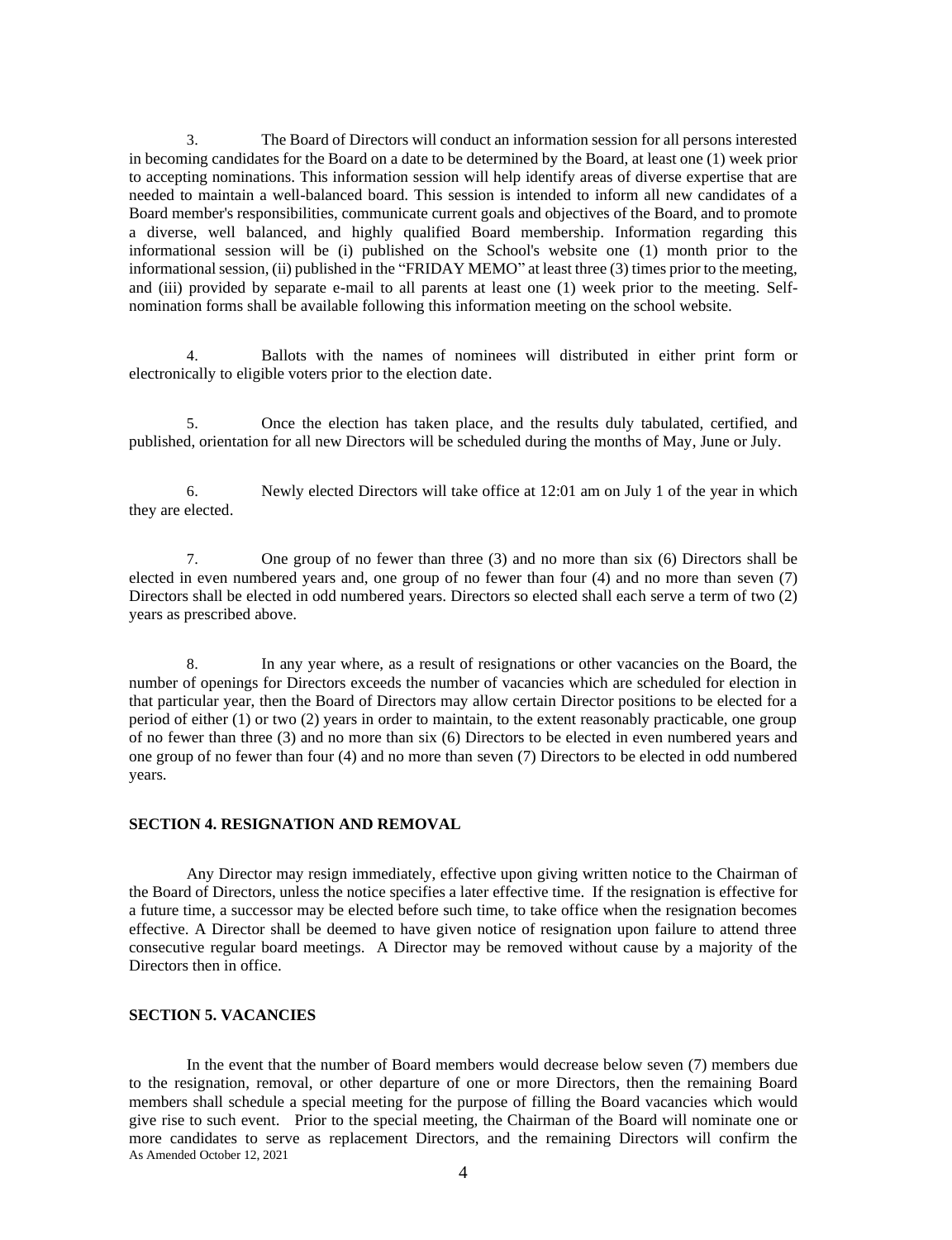appointment of such nominee(s) at the special meeting by majority vote. The special meeting shall be scheduled within ten (10) days following the effective date of the resignation or other event which would result in the number of Directors decreasing below seven (7) members, unless the next regular meeting of the Board would occur in less than ten (10) days, in which case the Board will vote on the nominees at the next regular meeting. The newly appointed Board members shall serve the remainder of the annual term of the vacated memberships. If the meeting to appoint the interim Board members would occur within thirty (30) days of the Charter School's annual election meeting, then there will be no special elections to fill the vacancies. The vacancies will be filled at the annual election meeting.

## **SECTION 6. QUALIFICATIONS AND STANDARDS OF DIRECTORS**

(a) Directors shall be required to qualify and to discharge all duties under all requirements of the South Carolina Charter Schools Act and the South Carolina Nonprofit Corporation Act (South Carolina Code Ann. § 33-31-101, et seq.) each as are applicable to the position of a Director, including without limitation, the obligation to perform duties in good faith, with the care an ordinarily prudent person in like position would exercise under similar circumstances, and in a manner the Director reasonably believes to be in the best interest of the Corporation.

(b) The Board will, where reasonably possible, take steps to ensure that at least one Director possesses expertise in each of the areas of: (i) facilities management and operations, (ii) governance, and (iii) academic affairs.

# **SECTION 7. GENERAL POWERS**

Subject to the provisions of the applicable laws of the State of South Carolina and any limitations in the Articles of Incorporation and these Bylaws relating to action required or permitted to be taken or approved by the Members, if any, of this Corporation, the activities and affairs of this Corporation shall be conducted and all corporate powers shall be exercised by the Board of Directors.

# **SECTION 8. PLACE AND TIME OF MEETINGS**

Meetings shall be held at the principal office of the Corporation unless otherwise provided by the Board or at such other place as may be designated from time to time by resolution of the Board of Directors.

## **SECTION 9. ANNUAL MEETING AND REGULAR MEETINGS**

The annual meeting of the Board shall be held in the first quarter of each school year for the purposes of organization, selection of officers and the transaction of other business by the Directors. In addition, the Board shall meet at least once per month, at least ten (10) times each year. Meetings of the Board shall be general meetings and open for the transaction of business within the powers of the Board without special notice of such business except in the case where special notice is required by the By-laws.

# **SECTION 10. SPECIAL MEETINGS**

Special meetings of the Board shall be called at any time by the Secretary upon the written request of either the Chairperson or three (3) Directors of the Board.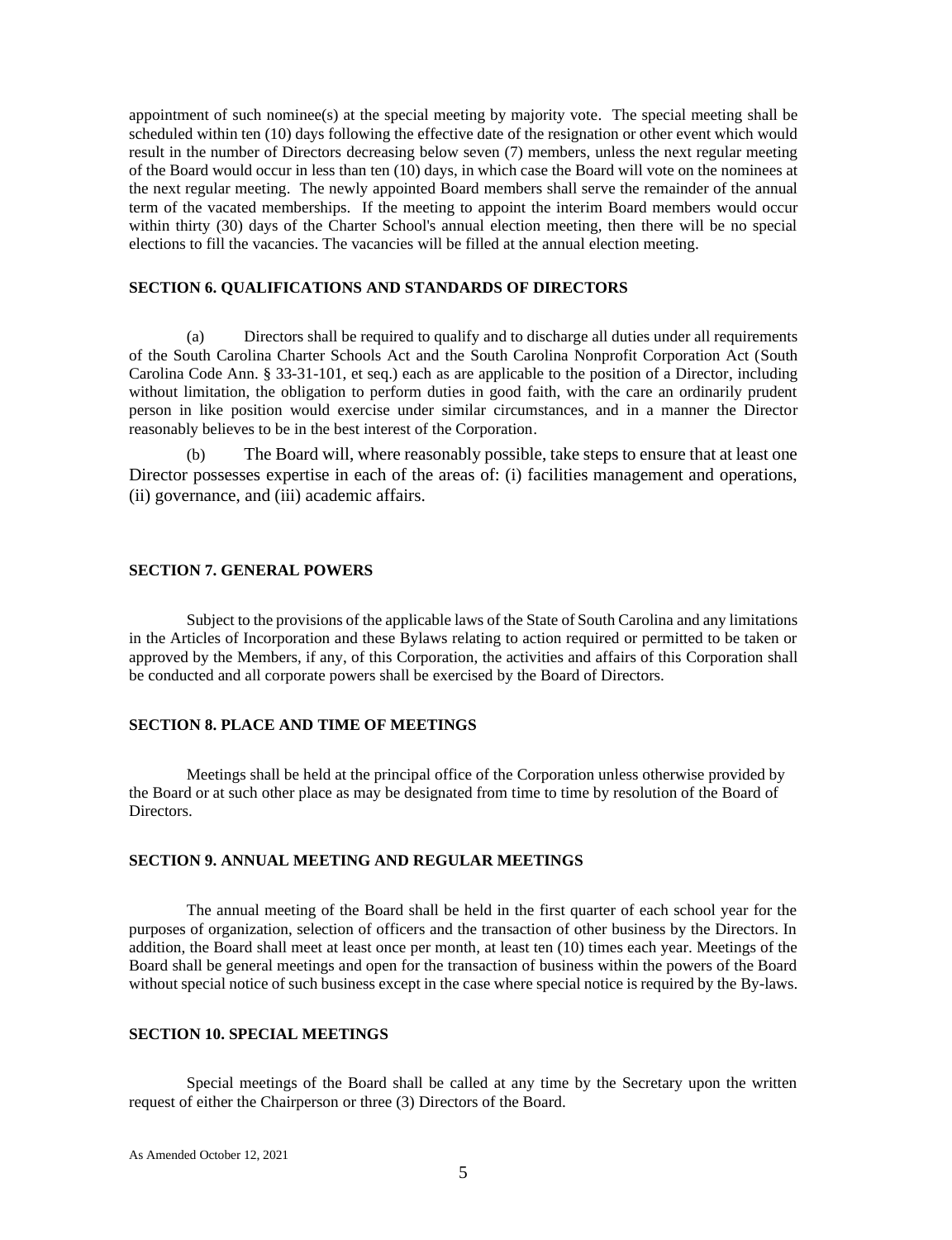#### **SECTION 11. OPEN MEETINGS**

All official actions and all deliberations by a quorum of the Board shall take place at a meeting open to the public, as provided in the Freedom of Information Act, except in cases where executive sessions are authorized pursuant to the Freedom of Information Act.

# **SECTION 12. NOTICE OF MEETINGS**

Notice of every meeting of the Board, except regularly scheduled monthly meetings, shall be served personally or by mail (electronic mail permitted) on each Director not less than two (2) nor more than fifteen (15) days before a meeting. Such notice shall state the time, place, and date, where the meeting is to be held and the purpose for which the meeting is called. If mailed, such notice shall be directed to each Director entitled to notice at his/her address as it appears on the books or records of the Corporation.

## **SECTION 13. QUORUM AND VOTING**

A majority of the authorized Directors then in office shall constitute a quorum. At no time, however, may a quorum be constituted by fewer than four Directors. The Board shall attempt to reach a general consensus on all actions before the Board; provided, however, that every act or decision done or made by a majority of the Directors present at a meeting duly held at which a quorum is present is an act of the Board. A meeting at which a quorum is initially present may continue to transact business, notwithstanding the withdrawal of Directors, if any action taken is approved by at least a majority of the required quorum for such meeting. Directors may not vote by proxy.

## **SECTION 14. BYLAWS AMENDMENTS**

Amendments to the Bylaws will occur at a regularly scheduled Board meeting after written prior notice and discussion at a minimum of one meeting where a quorum is present. Bylaws will be reviewed at least once every three (3) years and shall be documented as to the date of review. New Bylaws may be adopted, amended, or repealed by a majority vote of the Board. Any amendments to the Bylaws which are inconsistent with the South Carolina Charter Schools Act or would result in the Corporation's loss of its ability to claim non-profit status under either the Internal Revenue Code or the South Carolina Nonprofit Corporation Act, shall be null and void.

## **SECTION 15. COMMITTEES**

The Board of Directors may from time to time by resolution, adopted in accordance with the Act, designated and delegate authority to one or more committees. Any such committee may be designated as a standing committee appointed annually or as a special committee for specific circumstances or transactions with a limited duration. The duties, constitution and procedures of any committee shall be prescribed by the Board of Directors. The Board of Directors shall designate one member of each committee as Chairman. A committee may not authorize distributions; approve or recommend to members dissolution, merger or the sale, pledge or transfer of all or substantially all of the Corporation's assets; elect, appoint, or remove Directors of fill vacancies on the Board or any committee; or adopt, repeal, or amend the Articles of the Bylaws.

## **SECTION 16. NON-LIABILITY OF DIRECTORS**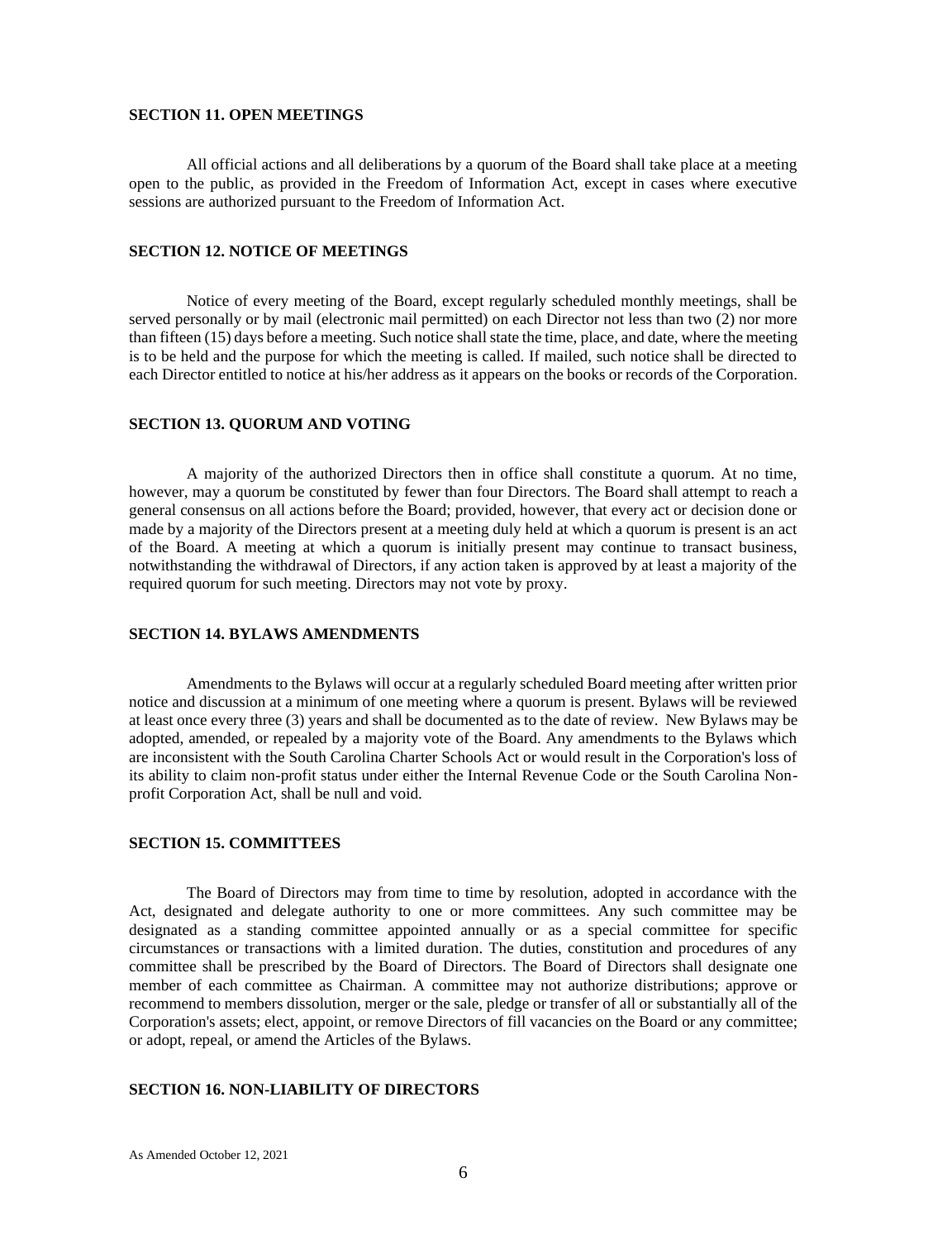The Directors shall not be personally liable for the debts, liabilities, or other obligations of the Corporation.

## **SECTION 17. INDEMNIFICATION BY CORPORATION OF DIRECTORS AND OFFICERS**

The Directors and Officers of the Corporation (each, an "Indemnitee") shall be indemnified by the Corporation to the fullest extent permissible under the laws of the State of South Carolina.

Indemnitees shall be indemnified against all expenses (including attorney's fees), judgments, fines and amounts paid in settlement actually and reasonably incurred by the Indemnity in connection with any threatened, pending or completed action, suit or proceeding whether civil, criminal, administrative or investigative (other than an action by or in the right of the Corporation) by reason of the fact that the Indemnitee is or was a representative, Officer or Director of the Corporation, or is or was serving at the request of the Corporation as a representative of another corporation, partnership, joint venture, trust or other enterprise.

The Corporation may advance to all Indemnitees all expenses incurred in defending a civil or criminal action, suit or proceeding in advance of final disposition of such action provided the Board determines that it is more likely than not that the Indemnitee will be entitled to indemnification pursuant to this Section, and such Indemnitee agrees to repay such amount if it is ultimately determined by the Board that the Indemnity is not permitted to receive indemnification under Subchapter D or the Non-Profit Corporation Law of 1988.

## **SECTION 18. INSURANCE FOR CORPORATE AGENTS**

Except as may be otherwise provided under provisions of law, the Board of Directors may adopt a resolution authorizing the purchase and maintenance of insurance on behalf of any agent of the Corporation (including a Director, Officer, employee or other agent of the Corporation) against liabilities asserted against or incurred by the agent in such capacity or arising out of the agent's status as such, whether or not the Corporation would have the power to indemnify the agent against such liability under the Articles of Incorporation, these Bylaws or provisions of law.

## **ARTICLE 5**

#### **SECTION 1. DESIGNATION OF OFFICERS**

The Officers of the Corporation shall be a Chairperson, a Secretary, and a Treasurer. The Corporation may also have a Vice Chairperson, one or more Assistant Secretaries, Assistant Treasurers, and other such officers with such titles as may be determined from time to time by the Board of Directors.

Unless otherwise designated by the Board, the Secretary shall be responsible for preparing minutes of the Directors' and Members' meetings and for authenticating records of the Corporation. If the Secretary is unavailable or unable to prepare minutes, minutes shall be prepared by such other Director or Officer as is designated by the Chairman of the Board.

# **SECTION 2. ELECTION AND TERM OF OFFICE**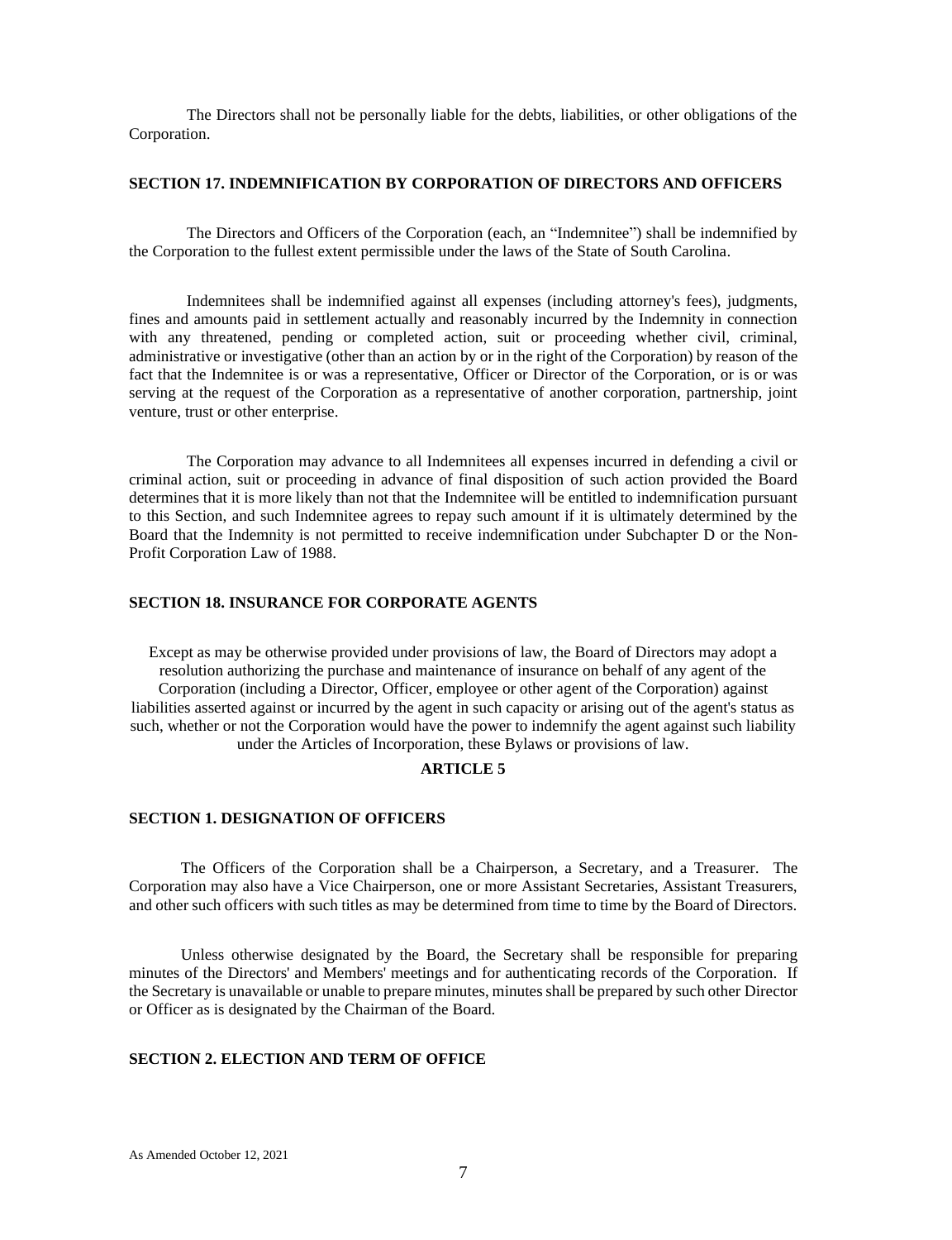Officers shall be elected by the Board of Directors, at any time, and each officer shall hold office until he or she resigns or is removed or is otherwise disqualified to serve, or until his or her successor shall be elected and qualified, whichever occurs first.

## **SECTION 3. REMOVAL AND RESIGNATION**

Any officer may be removed, either with or without cause, by the Board of Directors, at any time. Any officer may resign at any time by giving written notice to the Board of Directors or the Chairperson or Secretary of the Corporation. Any such resignation shall take effect at the date of receipt of such notice or at any later date specified therein, and unless otherwise specified therein, the acceptance of such resignation shall not be necessary to make it effective. The above provisions of this Section shall be suspended by any conflicting terms of a contract which has been approved or ratified by the Board of Directors relating to the employment of any Officer of the Corporation.

# **SECTION 4. VACANCIES**

Any vacancies caused by the death, resignation, removal, disqualification, or otherwise, of any officer shall be filled by the Board of Directors. In the event of a vacancy in any office other than that of Chairperson, such vacancy may be filled temporarily by appointment by the Chairperson until such time as the Board shall fill the vacancy. Vacancies occurring in offices of officers appointed at the discretion of the Board may or may not be filled as the Board shall determine.

# **ARTICLE 6**

## **SECTION 1. FINANCE**

All financial accounts in any financial institutions shall be held in the name of the Corporation with authority in those authorized officers as designated by the Board and the Treasurer.

# **SECTION 2. FISCAL YEAR AND AUDIT**

The fiscal year of the Corporation shall end at the same date as the fiscal year of the sponsoring district. The Treasurer of the Corporation shall be required periodically and no less than once a year to employ a certified public accountant to audit the accounts of the Corporation.

## **SECTION 3. EXECUTION OF CONTRACTS**

The Board may authorize any officer, employee, or agent, in the name of and on behalf of the Corporation, to enter into any contract or execute and deliver any instrument, and such authority may be general of confined to specific instances. Unless so authorized by these Bylaws or by the Board, no officer, employee, or agent shall have any power to bind the Corporation by any contract or engagement or to pledge its credits or to render it liable pecuniarily for any purpose or in any amount.

## **SECTION 4. LIMITATION OF TRANSFER OF ASSET UPON DISSOLUTION**

Upon the dissolution of the Corporation or the Charter School, the Board of Directors, after paying or making provisions for the payment of all liabilities of the Corporation or Charter School, shall dispose of all of the assets so that no assets inure to the benefit of any private person. Any assets obtained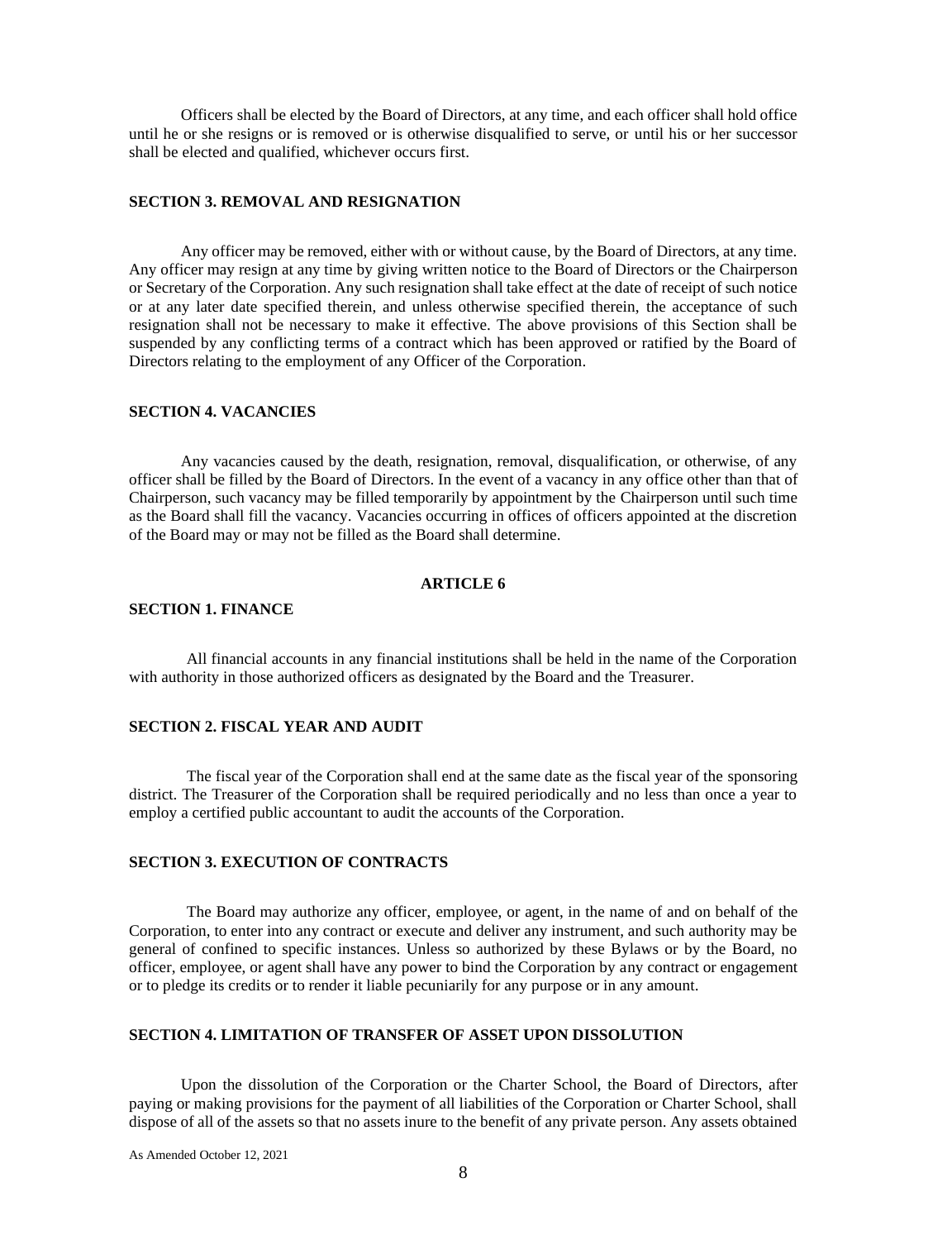through restricted agreements with a donor or through awards, grants, or gifts, shall be returned to the entity. All other assets became the property of the sponsor.

# **ARTICLE 7 LIMITATION OF PERSONAL LIABILITY**

## **SECTION 1. PERSONAL LIABILITY**

A Director or Officer of the Corporation shall not be personally liable for monetary damages for any action taken or any failure to take any action, unless (a) such Director or Officer has breached or failed to perform his/her duties as a Director or Officer, including his/her duties as a Director or Officer of any committee of the board upon which he/she may serve, pursuant to the standard of care set forth in Section 2 of the Article 7, and (b) such breach or failure to perform constitutes self-dealing, willful misconduct, or recklessness.

## **SECTION 2. STANDARD OF CARE**

(a) Each Director or Officer of the Corporation shall stand in a fiduciary relation to the Corporation and shall perform his/her duties as a Director or Officer, including his or her duties as a Director or Officer of any committee of the Board upon which he or she may serve, in good faith, including reasonable inquiry, skill and diligence, as a person of ordinary prudence would use under similar circumstances. In performing his or her duties, a Director or Officer shall be entitled to rely in good faith on information, opinions, reports, or statements, including financial statements and other financial data, in each case prepared or presented by any of the following:

1. One or more officers or employees of the Corporation whom the Director or Officer reasonably believes to be reliable and competent in the matters presented.

2. Counsel, public accountants, or other persons as to matters which the Director or Officer reasonably believes to be within the professional or expert competence of such person.

3. A committee of the Board, upon which he/she does not serve, duly designated in accordance with the law, as to matters within its designated authority, which committee the Director or Officer reasonably believes to merit confidence.

A Director or Officer shall not be considered to be acting in good faith if he/she has knowledge concerning the matter in question that would cause his/her reliance to be unwarranted.

(b) Absent breach of fiduciary duty, lack of good faith or self-damaging, actions taken as a Director or Officer or any failure to take any action shall be presumed to be in the best interest of the Corporation.

## **EXECUTION OF BYLAWS**

**We, the undersigned, are all of the initial directors or incorporators of this Corporation,**

**and we consent to, and do hereby adopt the foregoing Bylaws, consisting of preceding pages, as the Bylaw of the Corporation.**